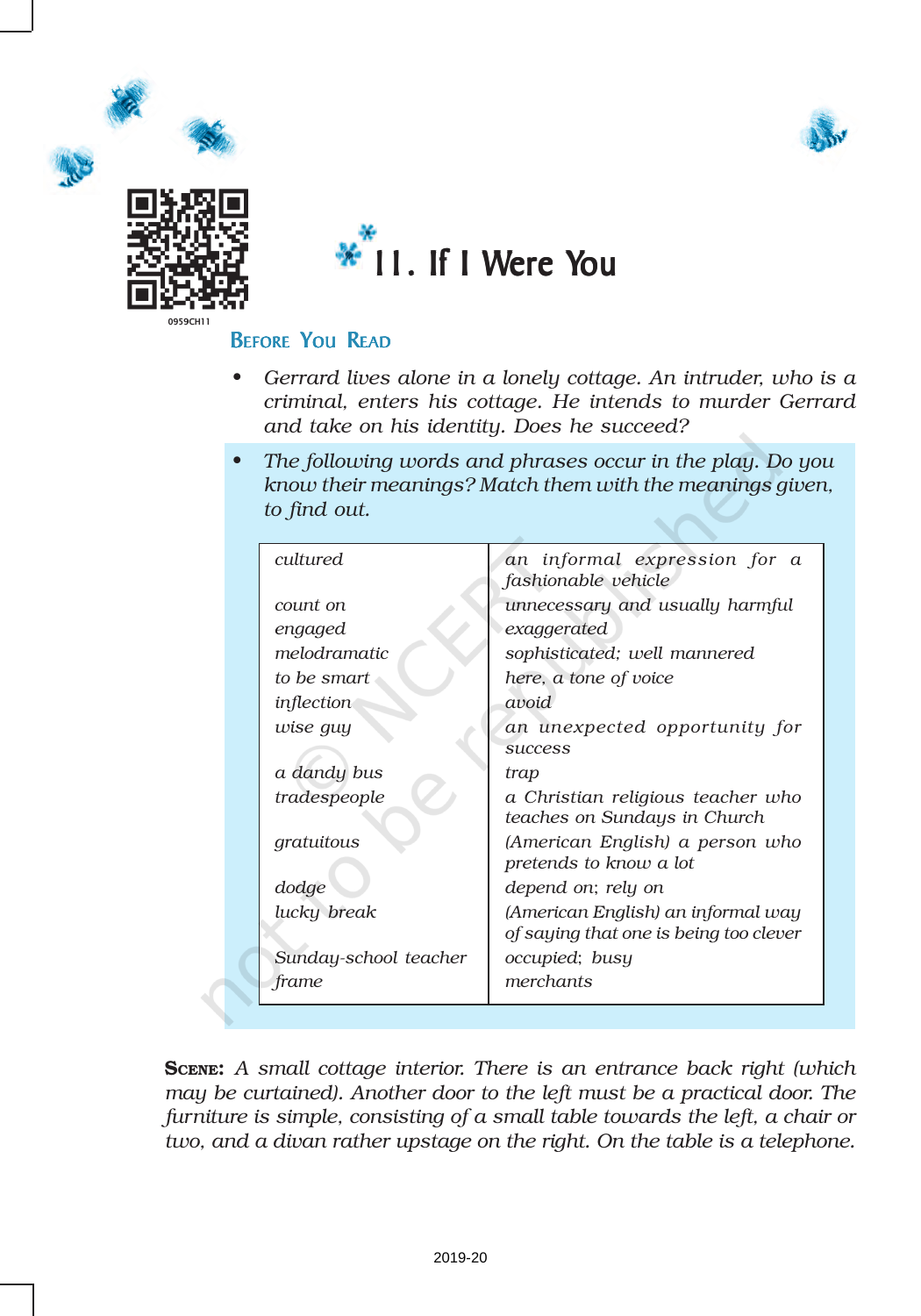*(When the curtain rises Gerrard is standing by the table making a phone call. He is of medium height, and wearing horn-rimmed glasses . . . He is dressed in a lounge suit and a great coat. His voice is cultured.)*

GERRARD : ... Well, tell him to phone up directly. I must know ... Yes, I expect I'll still be here, but you mustn't count on that ... In about ten minutes' time. Right-ho. Goodbye.

*(He puts down the phone and goes to the divan on the left, where there is a travelling bag, and starts packing. Whilst he is thus engaged, another man, similar in build to Gerrard enters from the right silently — revolver in hand. He is flashily dressed in an overcoat and a soft hat. He bumps accidentally against the table, and at the sound Gerrard turns quickly.)*

- GERRARD : *(pleasantly)* Why, this is a surprise, Mr— er INTRUDER : I'm glad you're pleased to see me. I don't think you'll be pleased for long. Put those paws up!
- GERRARD : This is all very melodramatic, not very original, perhaps, but…
- INTRUDER : Trying to be calm and  $-er-$
- GERRARD : 'Nonchalant' is your word, I think.
- INTRUDER : Thanks a lot. You'll soon stop being smart. I'll make you crawl. I want to know a few things, see.



*You'll soon stop being smart. I'll make you crawl.*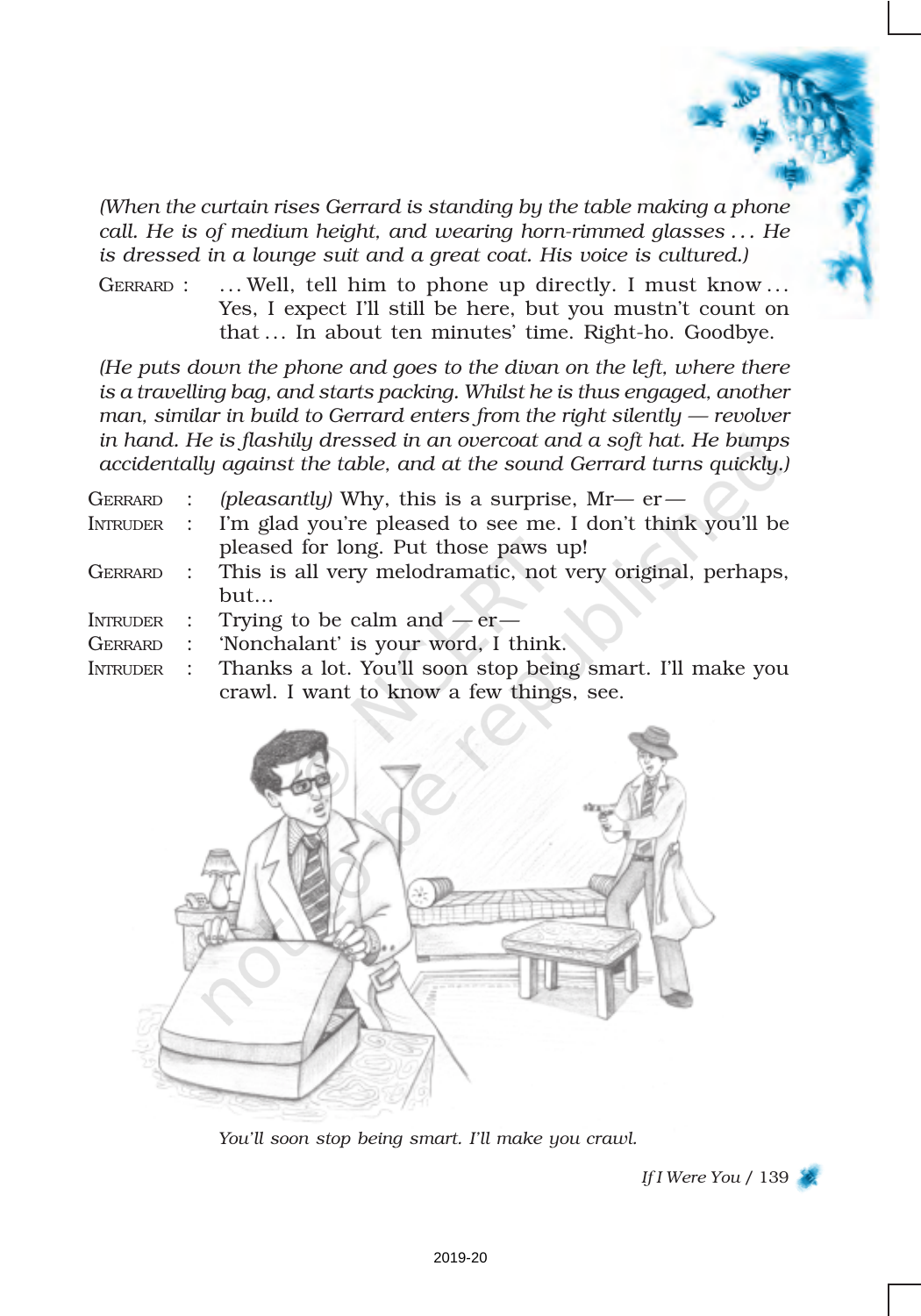| GERRARD         |                      | Anything you like. I know all the answers. But before we<br>begin I should like to change my position; you may be<br>comfortable, but I am not.                                                                       |
|-----------------|----------------------|-----------------------------------------------------------------------------------------------------------------------------------------------------------------------------------------------------------------------|
| <b>INTRUDER</b> |                      | Sit down there, and no funny business. (Motions to $\alpha$<br>chair, and seats himself on the divan by the bag.) Now<br>then, we'll have a nice little talk about yourself!                                          |
| GERRARD         | $\ddot{\phantom{1}}$ | At last a sympathetic audience! I'll tell you the story of<br>my life. How as a child I was stolen by the gypsies, and<br>why at the age of thirty-two, I find myself in my lonely<br>Essex cottage, how              |
| <b>INTRUDER</b> |                      | Keep it to yourself, and just answer my questions. You<br>live here alone? Well, do you?                                                                                                                              |
| <b>GERRARD</b>  |                      | I'm sorry. I thought you were telling me, not asking me.<br>A question of inflection; your voice is unfamiliar.                                                                                                       |
| <b>INTRUDER</b> |                      | (with emphasis) Do you live here alone?                                                                                                                                                                               |
| <b>GERRARD</b>  |                      | And if I don't answer?                                                                                                                                                                                                |
| <b>INTRUDER</b> |                      | You've got enough sense not to want to get hurt.                                                                                                                                                                      |
| <b>GERRARD</b>  |                      | I think good sense is shown more in the ability to avoid<br>pain than in the mere desire to do so. What do you think,<br>$Mr-er-$                                                                                     |
| <b>INTRUDER</b> |                      | Never mind my name. I like yours better, Mr Gerrard.<br>What are your Christian names?                                                                                                                                |
| <b>GERRARD</b>  |                      | Vincent Charles.                                                                                                                                                                                                      |
| <b>INTRUDER</b> |                      | Do you run a car?                                                                                                                                                                                                     |
| <b>GERRARD</b>  |                      | No.                                                                                                                                                                                                                   |
| <b>INTRUDER</b> |                      | That's a lie. You're not dealing with a fool. I'm as smart<br>as you and smarter, and I know you run a car. Better be<br>careful, wise guy!                                                                           |
| <b>GERRARD</b>  |                      | Are you American, or is that merely a clever imitation?                                                                                                                                                               |
| <b>INTRUDER</b> |                      | Listen, this gun's no toy. I can hurt you without killing<br>you, and still get my answers.                                                                                                                           |
| <b>GERRARD</b>  |                      | Of course, if you put it like that, I'll be glad to assist you.<br>I do possess a car, and it's in the garage round the corner.                                                                                       |
| <b>INTRUDER</b> |                      | That's better. Do people often come out here?                                                                                                                                                                         |
| <b>GERRARD</b>  |                      | Very rarely. Surprisingly few people take the trouble to<br>visit me. There's the baker and the greengrocer, of course;<br>and then there's the milkman $-$ quite charming, but no<br>one so interesting as yourself. |
| <b>INTRUDER</b> | $\ddot{\cdot}$       | I happen to know that you never see tradespeople.                                                                                                                                                                     |

140 / *Beehive*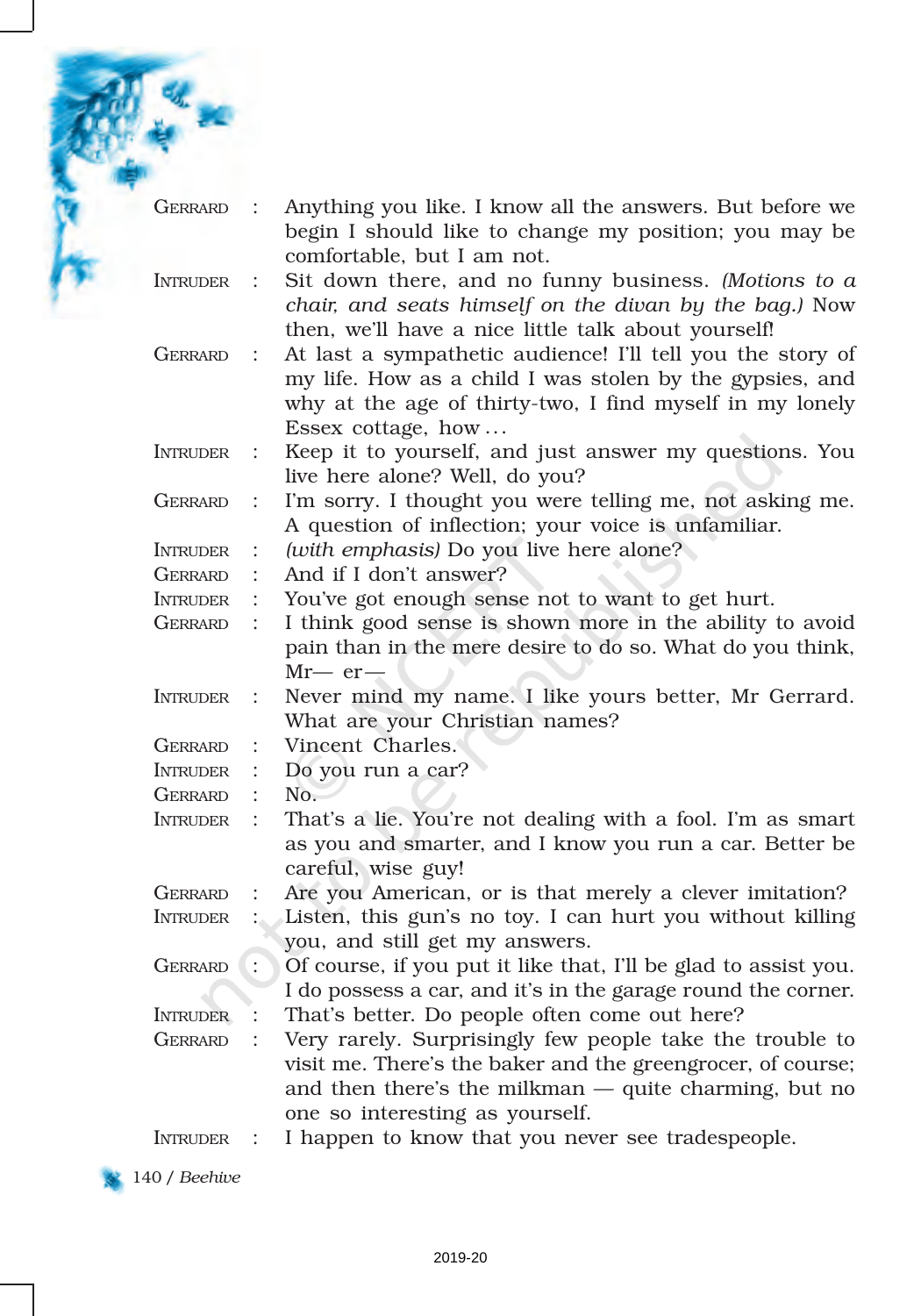



| <b>GERRARD</b>  |                      | You seem to have taken a considerable amount of trouble.<br>Since you know so much about me, won't you say                                                                                                                          |
|-----------------|----------------------|-------------------------------------------------------------------------------------------------------------------------------------------------------------------------------------------------------------------------------------|
| <b>INTRUDER</b> | $\ddot{\cdot}$       | something about yourself? You have been so modest.<br>I could tell you plenty. You think you're smart, but I'm<br>the top of the class round here. I've got brains and I use                                                        |
|                 |                      | them. That's how I've got where I have.                                                                                                                                                                                             |
| GERRARD         |                      | And where precisely have you got? It didn't require a<br>great brain to break into my little cottage.                                                                                                                               |
| <b>INTRUDER</b> |                      | When you know why I've broken into your little cottage,<br>you'll be surprised, and it won't be a pleasant surprise.                                                                                                                |
| GERRARD         | $\ddot{\cdot}$       | With you figuring so largely in it, that is understandable.<br>By the way, what particular line of crime do you embrace,                                                                                                            |
| <b>INTRUDER</b> |                      | or aren't you a specialist?<br>My speciality's jewel robbery. Your car will do me a treat.<br>It's certainly a dandy bus.                                                                                                           |
| GERRARD         |                      | I'm afraid jewels are few and far between in the wilds of<br>Essex.                                                                                                                                                                 |
| <b>INTRUDER</b> |                      | So are the cops. I can retire here nicely for a little while.                                                                                                                                                                       |
| GERRARD         | $\ddot{\cdot}$       | You mean to live with me? A trifle sudden isn't it; you've<br>not been invited.                                                                                                                                                     |
| <b>INTRUDER</b> |                      | You won't be here long; so I didn't trouble to ask.                                                                                                                                                                                 |
| <b>GERRARD</b>  |                      | What do you mean?                                                                                                                                                                                                                   |
| <b>INTRUDER</b> |                      | This is your big surprise. I'm going to kill you.                                                                                                                                                                                   |
| GERRARD         |                      | A little harsh, isn't it?                                                                                                                                                                                                           |
| <b>INTRUDER</b> |                      | (with heavy sarcasm) Yeah, I'll be sorry to do it. I've taken<br>a fancy to you, but it's just got to be done.                                                                                                                      |
| <b>GERRARD</b>  | $\ddot{\cdot}$       | Why add murder to your other crimes? It's a grave step<br>you're taking.                                                                                                                                                            |
| <b>INTRUDER</b> | $\ddot{\cdot}$       | I'm not taking it for fun. I've been hunted long enough.<br>I'm wanted for murder already, and they can't hang me<br>twice.                                                                                                         |
| <b>GERRARD</b>  | $\ddot{\cdot}$       | You're planning a gratuitous double, so to speak. Admitted<br>you've nothing to lose, but what have you to gain?                                                                                                                    |
| <b>INTRUDER</b> | $\ddot{\phantom{1}}$ | I've got freedom to gain. As for myself, I'm a poor hunted<br>rat. As Vincent Charles Gerrard I'm free to go places and<br>do nothing. I can eat well and sleep and without having<br>to be ready to beat it at the sight of a cop. |
| GERRARD         | $\ddot{\cdot}$       | In most melodramas the villain is foolish enough to delay<br>his killing long enough to be frustrated. You are much<br>luckier.                                                                                                     |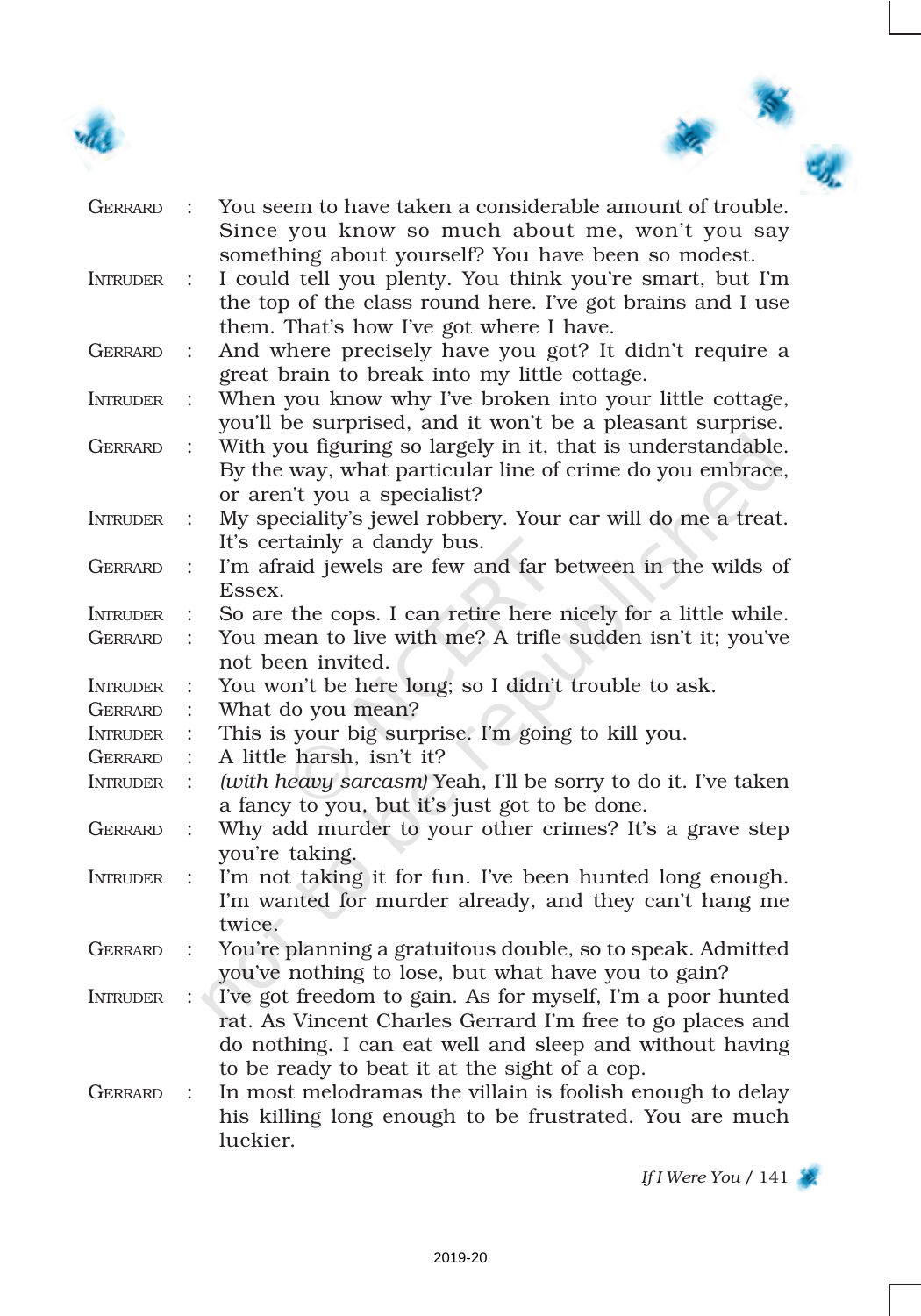



| <b>INTRUDER</b> |                      | I'm O.K. I've got a reason for everything. I'm going to be<br>Vincent Charles Gerrard, see. I've got to know what he<br>talks like. Now I know. That posh stuff comes easy. This<br>is Mr V.C. Gerrard speaking. (Pantomime of phoning, in<br>imitation cultured voice.) And that's not all. (He stands<br>up.) Get up a minute (Gerrard stands.) Now take a look at<br>me. |
|-----------------|----------------------|-----------------------------------------------------------------------------------------------------------------------------------------------------------------------------------------------------------------------------------------------------------------------------------------------------------------------------------------------------------------------------|
| GERRARD         |                      | You're not particularly decorative.                                                                                                                                                                                                                                                                                                                                         |
| <b>INTRUDER</b> | $\ddot{\phantom{a}}$ | No! Well, that goes for you, too. I've only got to wear<br>specs and I'll be enough like you to get away with it.                                                                                                                                                                                                                                                           |
| <b>GERRARD</b>  | $\ddot{\cdot}$       | What about your clothes? They'll let you down if you're<br>not careful.                                                                                                                                                                                                                                                                                                     |
| <b>INTRUDER</b> |                      | That'll be all right. Yours will fit me fine.                                                                                                                                                                                                                                                                                                                               |
| <b>GERRARD</b>  | $\ddot{\cdot}$       | That is extremely interesting, but you seem to miss the<br>point of my remark. I said, you were luckier than most<br>melodramatic villains. It was not a tribute to your<br>intelligence. You won't kill me for a very good reason.                                                                                                                                         |
| <b>INTRUDER</b> |                      | So that's what you think.                                                                                                                                                                                                                                                                                                                                                   |
| GERRARD         |                      | You'll let me go, and thank God you didn't shoot sooner.                                                                                                                                                                                                                                                                                                                    |
| <b>INTRUDER</b> | $\ddot{\cdot}$       | Come on. What's on your mind! Better be quick. This<br>conversation bores me.                                                                                                                                                                                                                                                                                               |
| <b>GERRARD</b>  |                      | Your idea is to elude the police by killing me and taking<br>on my identity?                                                                                                                                                                                                                                                                                                |
| <b>INTRUDER</b> |                      | Yes, I like the idea.                                                                                                                                                                                                                                                                                                                                                       |
| GERRARD         |                      | But are you sure it's going to help you?                                                                                                                                                                                                                                                                                                                                    |
| <b>INTRUDER</b> |                      | Now listen here. I've got this all planned. I did a job in<br>town. Things went wrong and I killed a cop. Since then<br>I've done nothing but dodge.                                                                                                                                                                                                                        |
| <b>GERRARD</b>  |                      | And this is where dodging has brought you?                                                                                                                                                                                                                                                                                                                                  |
| <b>INTRUDER</b> |                      | It brought me to Aylesbury. That's where I saw you in the<br>car. Two other people saw you and started to talk. I<br>listened. It looks like you're a bit queer - kind of a mystery<br>man.                                                                                                                                                                                 |
| GERRARD :       |                      | A mystery which I propose to explain.                                                                                                                                                                                                                                                                                                                                       |
| INTRUDER :      |                      | (disregarding him) You phone your orders and sometimes<br>you go away suddenly and come back just the same.<br>Those are just the things I want to do. Hearing about you<br>was one of my luckiest breaks.                                                                                                                                                                  |
| <b>GERRARD</b>  | $\mathbb{R}$         | Apparently you haven't the intelligence to ask why I am<br>invested in this cloak of mystery.                                                                                                                                                                                                                                                                               |

142 / *Beehive*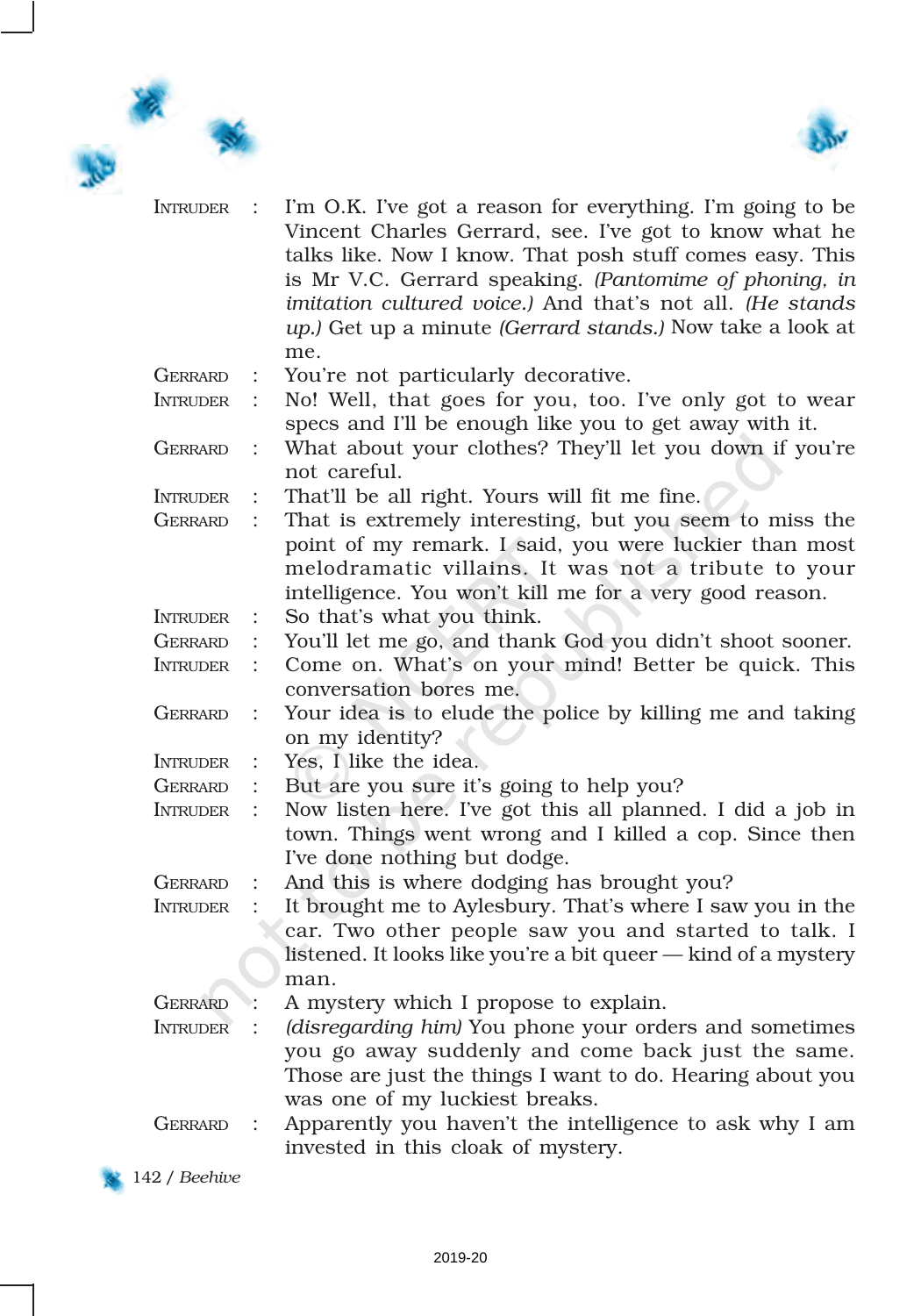- INTRUDER : *(preparing to shoot)* As I said before, this conversation bores me.
- GERRARD : Don't be a fool. If you shoot, you'll hang for sure. If not as yourself, then as Vincent Charles Gerrard.
- INTRUDER : What is this?
- 

GERRARD : This is your big surprise. I said you wouldn't kill me and I was right. Why do you think I am here today and gone tomorrow, never see tradespeople? You say my habits would suit you. You are a crook. Do you think I am a Sunday-school teacher?

> The game's up as far as I'm concerned. Things went wrong with me. I said it with bullets and got away. Unfortunately they got one of my men, and found things the fool should have burnt. Tonight I'm expecting trouble. My bag's packed ready to clear off. There it is.

- INTRUDER : It's a bag all right and this is a gun all right. What's all this?
- GERRARD : That's a disguise outfit; false moustaches and what not. Now do you believe me?
- INTRUDER : *(musingly)* I don't know.
- GERRARD : For God's sake clear that muddled head of yours and let's go. Come with me in the car. I can use you. If you find it's a frame, you've got me in the car, and you've still got your gun.
- INTRUDER : May be you're right.
- GERRARD : Then don't waste time. *(Goes and picks up hat and bag.)*
- INTRUDER : Careful, boss, I'm watching you.
- GERRARD : I have got a man posted on the main road. He'll ring up if he sees the



*Gerrard gives him a push into the cupboard ...*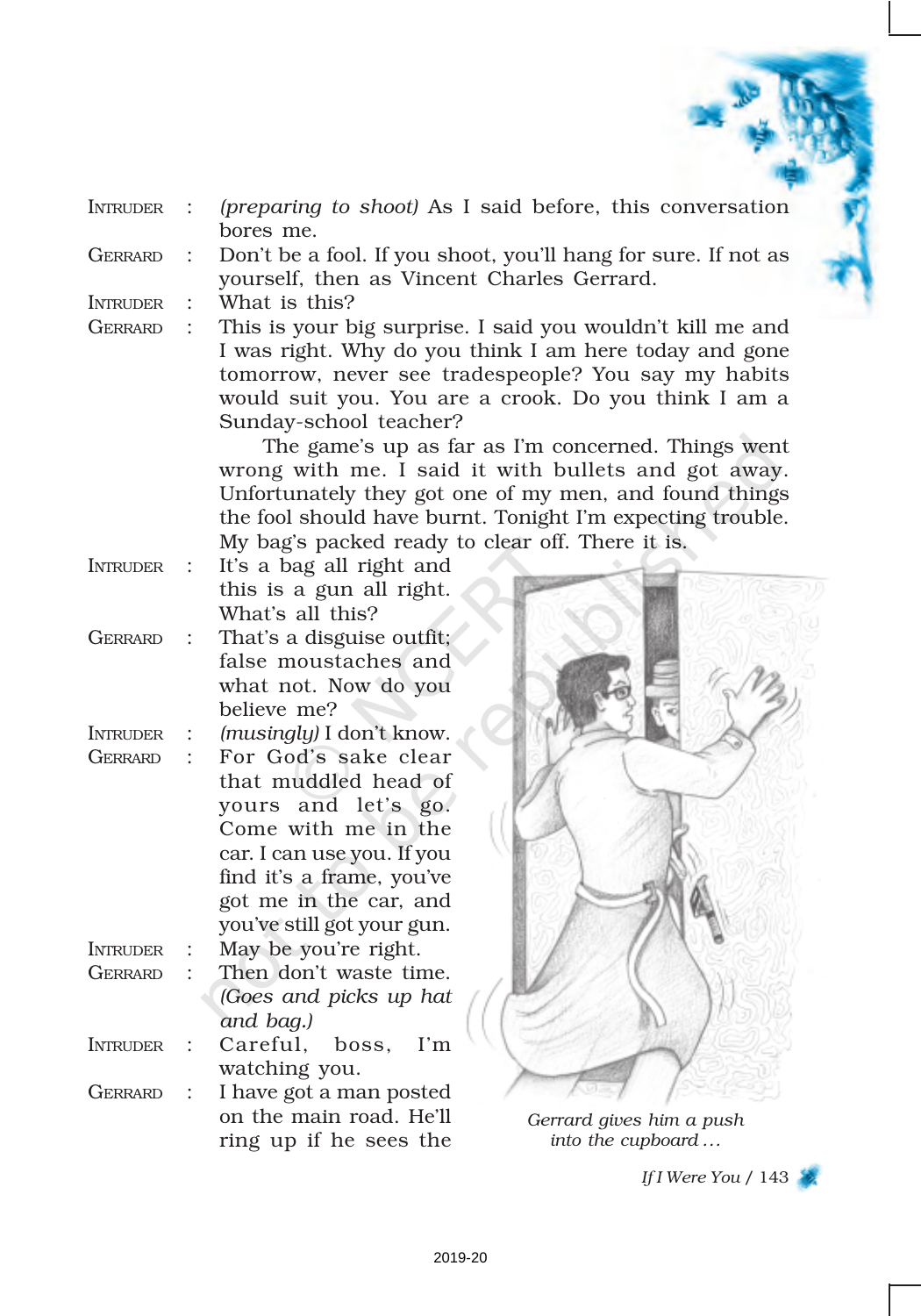

police, but I don't want to leave ... *(telephone bell rings)* Come on! They're after us. Through here straight to the garage.

INTRUDER : How do I know that you are telling the truth?

GERRARD : Oh, don't be a fool. Look for yourself.

*(Gerrard opens door and steps away. Intruder leans forward to inspect it, with his side towards Gerrard, but with the revolver ready. As he turns his head, Gerrard gives him a push into the cupboard, knocking the revolver out of his hand. He slams the door and locks it, picks up the revolver and goes to the phone, where he stands with the gun pointed at the cupboard door.)*

INTRUDER : *(rattles door and shouts)* Let me out of here!

GERRARD : Hello. Yes, speaking. Sorry I can't let you have the props in time for rehearsal, I've had a spot of bother  $-$  quite amusing. I think I'll put it in my next play. Listen, can you tell our friend the Sergeant to come up here at once? You'll probably find him in the Public Bar.

DOUGLAS JAMES



I. Answer these questions.

- 1. "At last a sympathetic audience."
	- (i) Who says this?
	- (ii) Why does he say it?
	- (iii) Is he sarcastic or serious?
- 2. Why does the intruder choose Gerrard as the man whose identity he wants to take on?
- 3. "I said it with bullets."
	- (i) Who says this?
	- (ii) What does it mean?
	- (iii) Is it the truth? What is the speaker's reason for saying this?
- 4. What is Gerrard's profession? Quote the parts of the play that support your answer.
- 5. "You'll soon stop being smart."
	- (i) Who says this?

144 / *Beehive*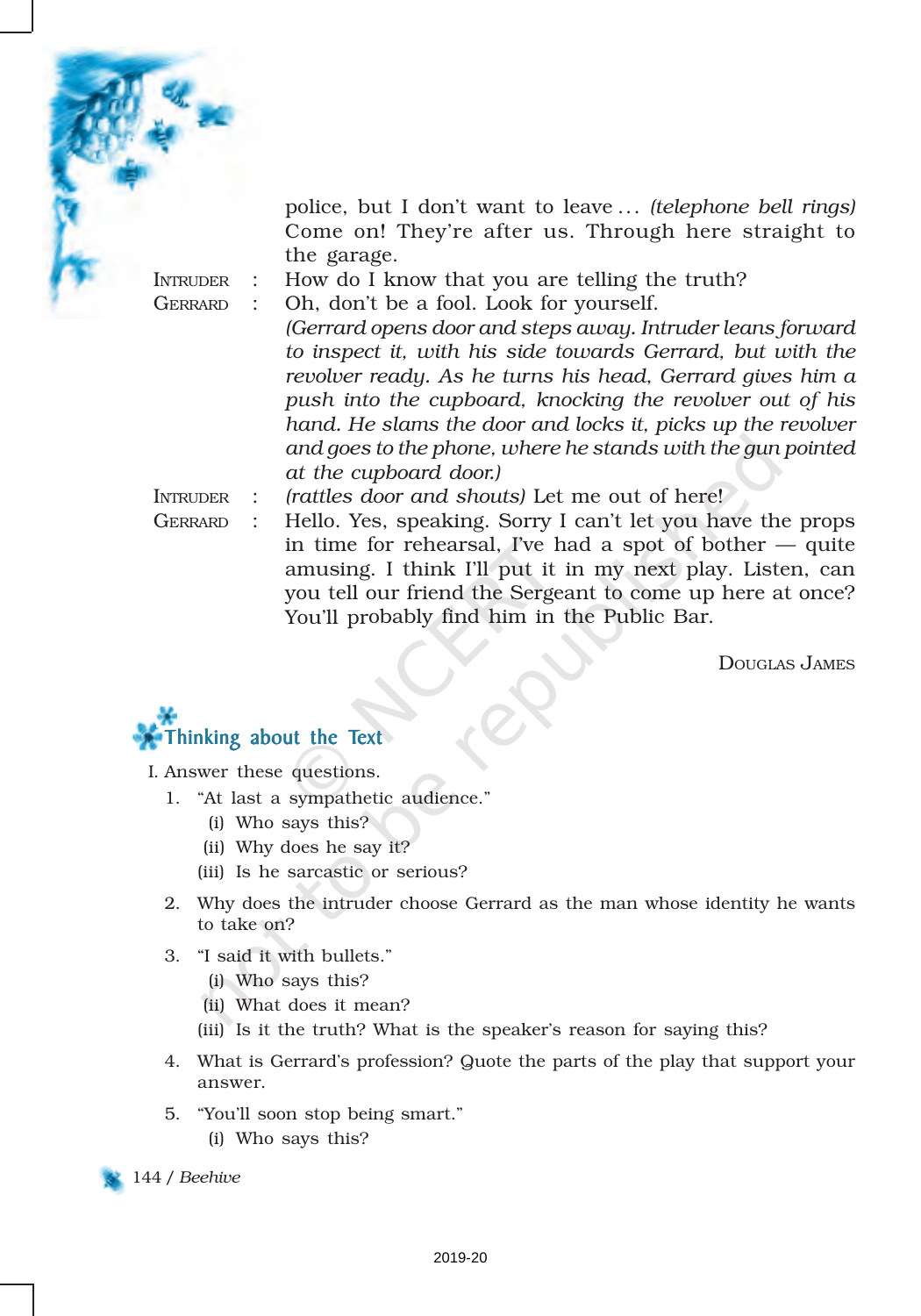



- (ii) Why does the speaker say it?
- (iii) What according to the speaker will stop Gerrard from being smart?
- 6. "They can't hang me twice."
	- (i) Who says this?
	- (ii) Why does the speaker say it?
- 7. "A mystery I propose to explain." What is the mystery the speaker proposes to explain?
- 8. "This is your big surprise."
	- (i) Where has this been said in the play?
	- (ii) What is the surprise?

## Thinking about Language

- I. Consult your dictionary and choose the correct word from the pairs given in brackets.
	- 1. The (site, cite) of the accident was (ghastly/ghostly).
	- 2. Our college (principle/principal) is very strict.
	- 3. I studied (continuously/continually) for eight hours.
	- 4. The fog had an adverse (affect/effect) on the traffic.
	- 5. Cezanne, the famous French painter, was a brilliant (artist/artiste).
	- 6. The book that you gave me yesterday is an extraordinary (collage/college) of science fiction and mystery.
	- 7. Our school will (host/hoist) an exhibition on cruelty to animals and wildlife conservation.
	- 8. Screw the lid tightly onto the top of the bottle and (shake/shape) well before using the contents.
- II. Irony is when we say one thing but mean another, usually the opposite of what we say. When someone makes a mistake and you say, "Oh! that was clever!", that is irony. You're saying 'clever' to mean 'not clever'.

Expressions we often use in an ironic fashion are:

- Oh, wasn't that clever!/Oh that was clever!
- You have been a great help, I must say!
- You've got yourself into a lovely mess, haven't you?
- Oh, very funny!/ How funny!

We use a slightly different tone of voice when we use these words ironically.

Read the play carefully and find the words and expressions Gerrard uses in an ironic way. Then say what these expressions really mean. Two examples have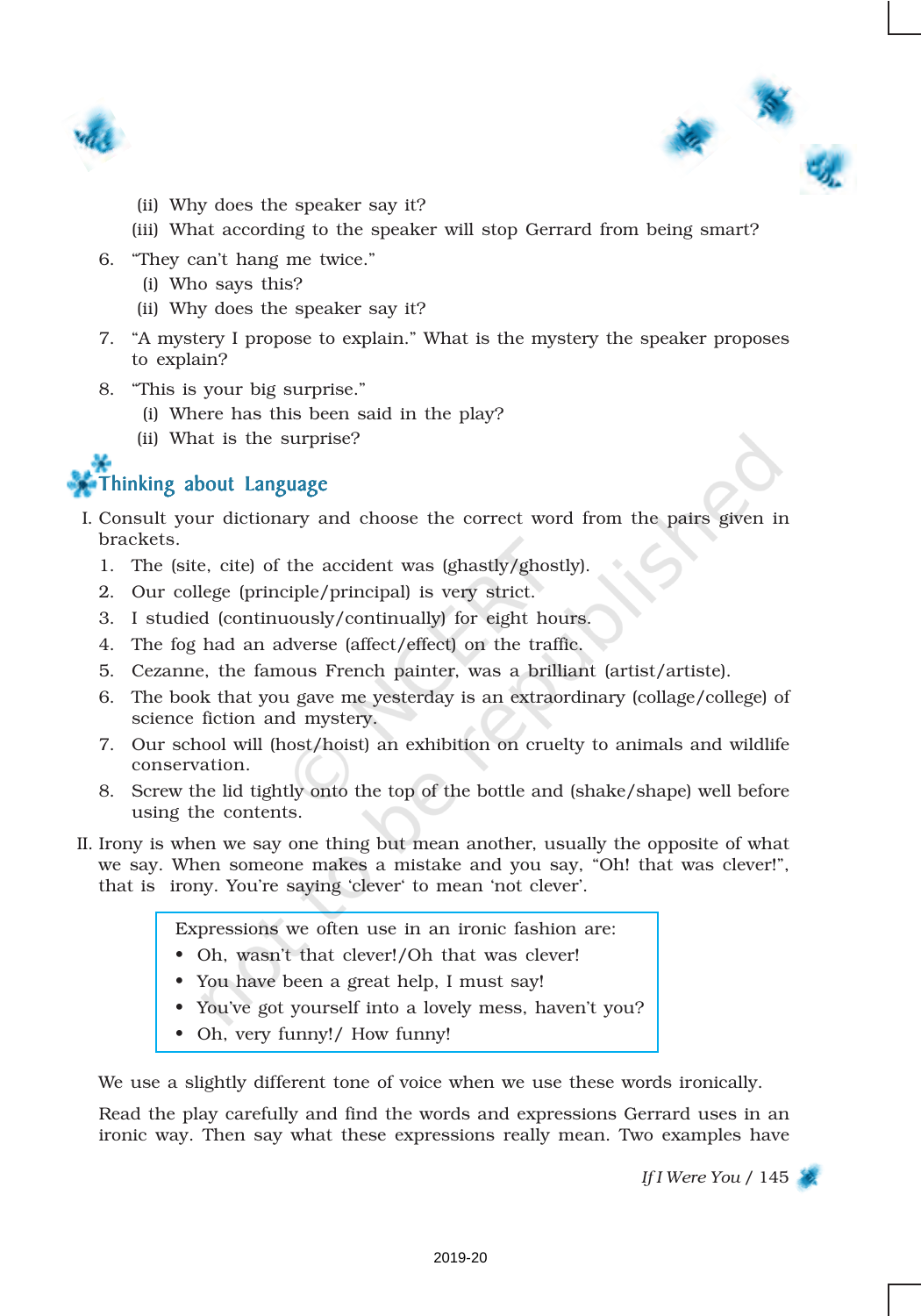



been given below. Write down three more such expressions along with what they really mean.

| What the author says                 | What he means                                                                                                                               |
|--------------------------------------|---------------------------------------------------------------------------------------------------------------------------------------------|
| Why, this is a surprise, $Mr - er -$ | He pretends that the intruder is a<br>social visitor whom he is welcoming.<br>In this way he hides his fear.                                |
| At last a sympathetic audience!      | He pretends that the intruder wants<br>to listen to him, whereas actually<br>the intruder wants to find out<br>information for his own use. |



A word can mean different things in different contexts. Look at these three sentences:

- The students are taught to respect different cultures.
- The school is organising a cultural show.
- His voice is cultured.

In the first sentence, 'culture' (noun) means *way of life*; in the second, 'cultural' (adjective) means *connected with art, literature and music*; and in the third, 'cultured' (verb) means *sophisticated, well mannered*. Usually a dictionary helps you identify the right meaning by giving you signposts.

Look at the dictionary entry on 'culture' from *Oxford Advanced Learner's Dictionary*, 2005.

| 1 connected with the culture of a particular society or                             |
|-------------------------------------------------------------------------------------|
| group, its customs, beliefs, etc.: cultural differences be-                         |
| tween the two communities $\diamond$ economic, social and cultural                  |
| factors 2 connected with art, literature, music, etc.: a                            |
| cultural event $\diamond$ Europe's cultural heritage $\diamond$ The orchestra       |
| is very important for the cultural life of the city. $\blacktriangleright$ cul-tur- |
|                                                                                     |
|                                                                                     |

**cul-ture 0-** /kaltfa(r)/ noun, verb

 $noun$ 

- WAY OF LIFE 1 [U] the customs and beliefs, art, way of life and social organization of a particular country or group: European/Islamic/African/American, etc. culture  $\circ$  working-class culture  $2$  [C] a country, group, etc. with its own beliefs, etc.: The children are taught to respect different cultures.  $\diamond$  the effect of technology on traditional cultures
- ART/MUSIC/LITERATURE 3 [U] art, music, literature, etc., thought of as a group: Venice is a beautiful city full of culture and history.  $\circ$  popular culture (= that is enjoyed by a lot of people)  $\diamond$  the Minister for Culture
- » BELIEFS/ATTITUDES 4 [C, U] the beliefs and attitudes about sth that people in a particular group or organization share: The political cultures of the United States and Europe are very different.  $\diamond$  A culture of failure exists in some schools. o company culture o We are living in a consumer culture.
- · GROWING/BREEDING 5 [U] (technical) the growing of plants or breeding of particular animals in order to get a particular substance or crop from them: the culture of silkworms  $(=$  for silk)
- CELLS/BACTERIA 6 [C] (biology, medical) a group of cells or bacteria, especially one taken from a person or an animal and grown for medical or scientific study, or to produce food; the process of obtaining and growing these cells: a culture of cells from the tumour  $\diamond$  Yogurt is made from active cultures. o to do/take a throat culture
- **\*** verb [VN] (biology, medical) to grow a group of cells or bacteria for medical or scientific study
- cul-tured /'kʌltfəd; NAmE -tfard/ adj. 1 (of people) well educated and able to understand and enjoy art, literature, etc. **EXXI** CULTIVATED 2 (of cells or bacteria) grown for medical or scientific study 3 (of PEARLS) grown artificially

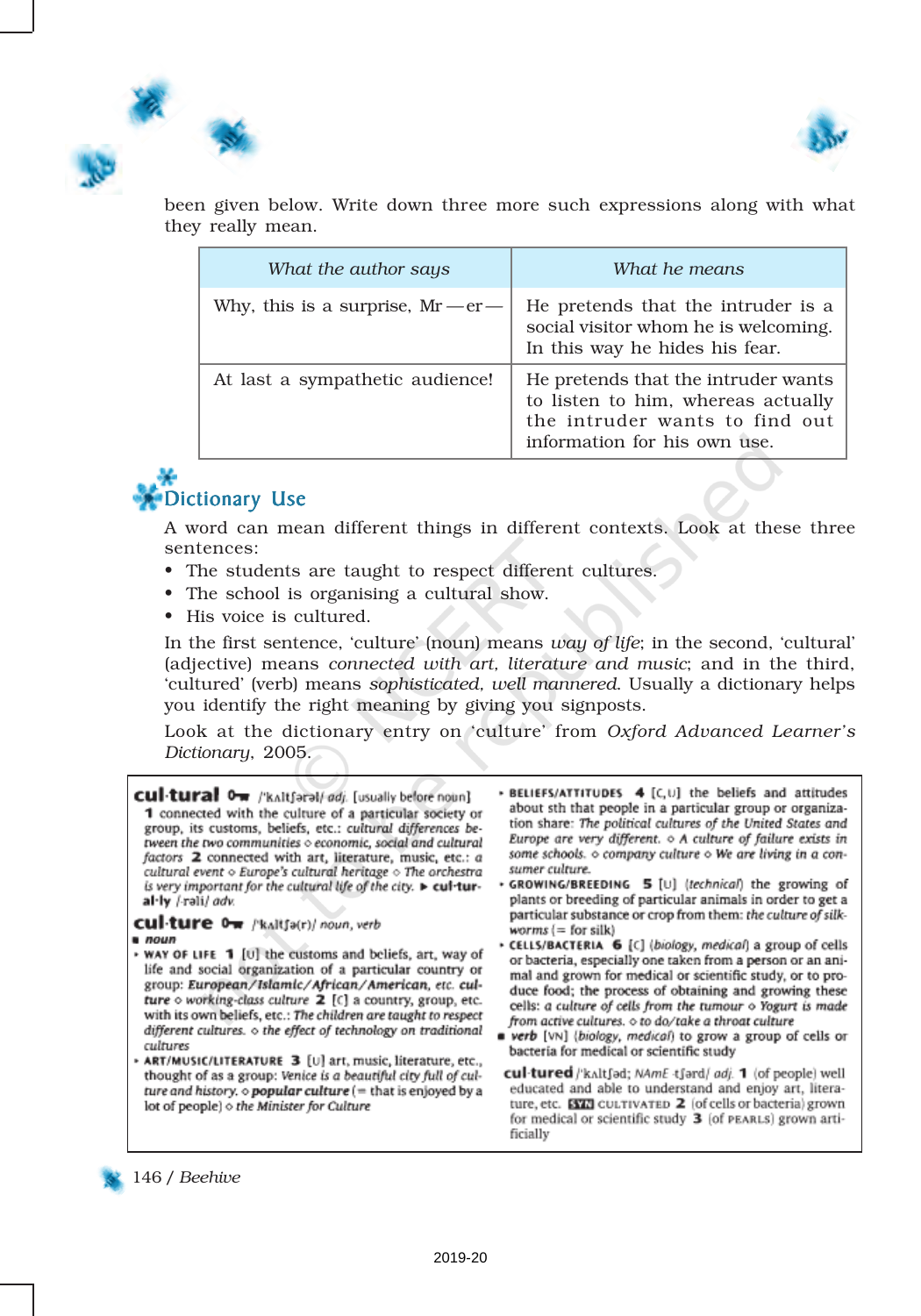(Noun, verb, adjective, adverb, synonyms, etc. are signposts which help you locate the right meaning and usage, and give information about the part of speech that the word is.)

Look up the dictionary entries for the words *sympathy*, *familiarity*, *comfort*, *care*, and *surprise*. Use the information given in the dictionary and complete the table.

| <b>Noun</b>             | Adjective | Adverb | Verb | Meaning |
|-------------------------|-----------|--------|------|---------|
| sympathy<br>familiarity |           |        |      |         |
| comfort                 |           |        |      |         |
| care                    |           |        |      |         |
| surprise                |           |        |      |         |



1. Imagine you are Gerrard. Tell your friend what happened when the Intruder broke into your house.

[*Clues* : Describe (i) the intruder — his appearance, the way he spoke, his plan, his movements, etc., (ii) how you outwitted him.]

2. Enact the play in the class. Pay special attention to words given in italics before a dialogue. These words will tell you whether the dialogue has to be said in a happy, sarcastic or ironic tone and how the characters move and what they do as they speak. Read these carefully before you enact the play.



I. Which of the words below describe Gerrard and which describe the Intruder?

| smart     | humorous | clever     |
|-----------|----------|------------|
| beautiful | cool     | confident. |
| flashy    | witty    | nonchalant |

Write a paragraph each about Gerrard and the Intruder to show what qualities they have. (You can use some of the words given above.)

II. Convert the play into a story (150 –200 words). Your story should be as exciting and as witty as the play. Provide a suitable title to it.